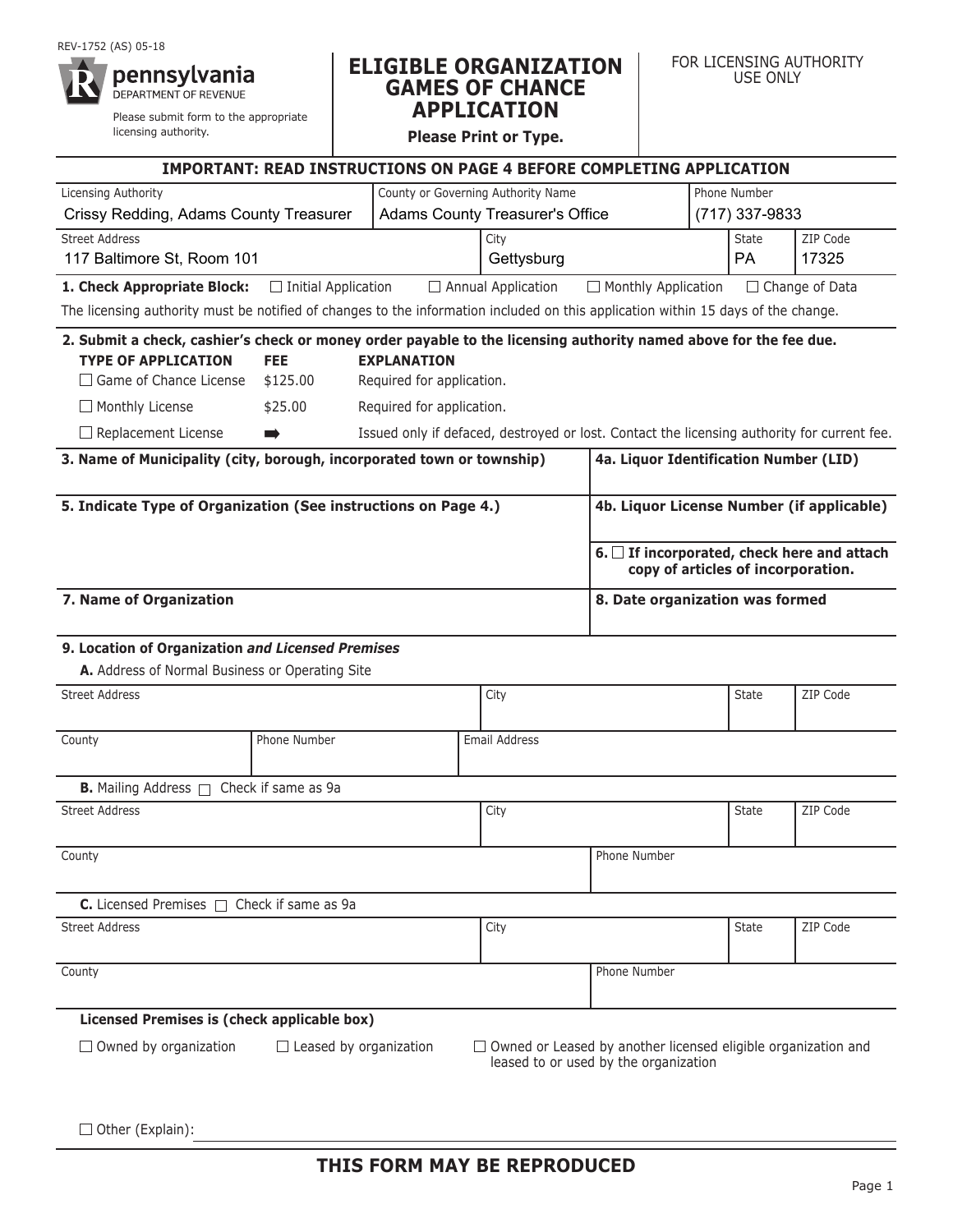**B.** Eligible organization's operating week

- **11.** As the executive officer or secretary of the eligible organization, I certify, under penalties of perjury and falsification found in 18 Pa. C.S.A. §4901 et seq., that:
	- **A.** No person under 18 years of age shall be permitted to operate or play games of chance.
	- **B.** No person who will manage, set up, supervise or participate in the operation of games of chance has been convicted of a felony, a violation of the Bingo Law, or the Local option Small games of Chance Act.
	- **C.** the facility in which games of chance are to be played has adequate means of ingress and egress and adequate sanitary facilities available in the area and meets all Department of health and other local or federal sanitary requirements.
	- **D.** The eligible organization is the owner of the premises upon which the games of chance are played; or, if it is not, the organization is not leasing such premises from the owner under an oral agreement, nor is it leasing such premises from the owner under a written agreement as a rental which is determined by the amount of receipts realized from the playing of games of chance or by the number of people attending, except for a banquet where a per head charge is applied connecting to the serving of a meal.
	- **E.** the organization has not been convicted of a violation of the Act of Dec. 19, 1988 (P.L. 1262, No. 156), known as the Local option Games of Chance Act.

I have examined this application, including accompanying schedules and statements, and to the best of my knowledge and belief, all information provided is true, correct and accurate.

| Signature of Officer Preparing Application | Date of Birth | Title                                                | Date |
|--------------------------------------------|---------------|------------------------------------------------------|------|
|                                            |               |                                                      |      |
|                                            |               |                                                      |      |
| Print Name                                 |               | Social Security Number (Optional)   Telephone Number |      |
|                                            |               |                                                      |      |
|                                            |               |                                                      |      |

## **12. COMMONWEALTH OF PENNSYLVANIA**

#### **COUNTY OF**

Before me this day personally appeared and the state of the state of the state of the state of the state of the state of the state of the state of the state of the state of the state of the state of the state of the state according to law, deposes and says that the statements contained in the foregoing application are true and correct.

Subscribed and sworn to before me this date:

month and Day Year (2012). A Month Day Sear

(Seal)

My commission expires on .

Notary Signature

#### **FALSE OR FRAUDULENT APPLICATION IS PUNISHABLE BY A FINE OF \$1,000, IMPRISONMENT FOR ONE YEAR OR BOTH.**

### **THE FOLLOWING DOCUMENTS MUST BE ATTACHED TO THE APPLICATION (use 8 1/2" X 11" sheets where possible).**

- 1. Check, cashier's check or money order in the amount of the total application fee payable to the licensing authority named on Page 1 of this application.
- 2. Schedule Sheet.
- 3. If incorporated, a copy of the applicant's articles of incorporation. If not incorporated, a copy of bylaws or other legal documents that define the organization's structure and purposes. Documentation indicating the organization has been fulfilling its purpose for one year prior to applying for a license is required.
- 4. A copy of the applicant's Internal Revenue Service tax exemption approval letter or official documentation indicating the applicant is a non-profit charitable organization.
- 5. Details and copies of all written lease or rental arrangements between the applicant and the owner of premises upon which the games of chance will be conducted, if such premises are leased or rented. If premises are owned, provide a copy of the deed.
- 6. each club that was required to file a games of chance report with the Department of revenue during the prior license term must attach a copy of the report with this application.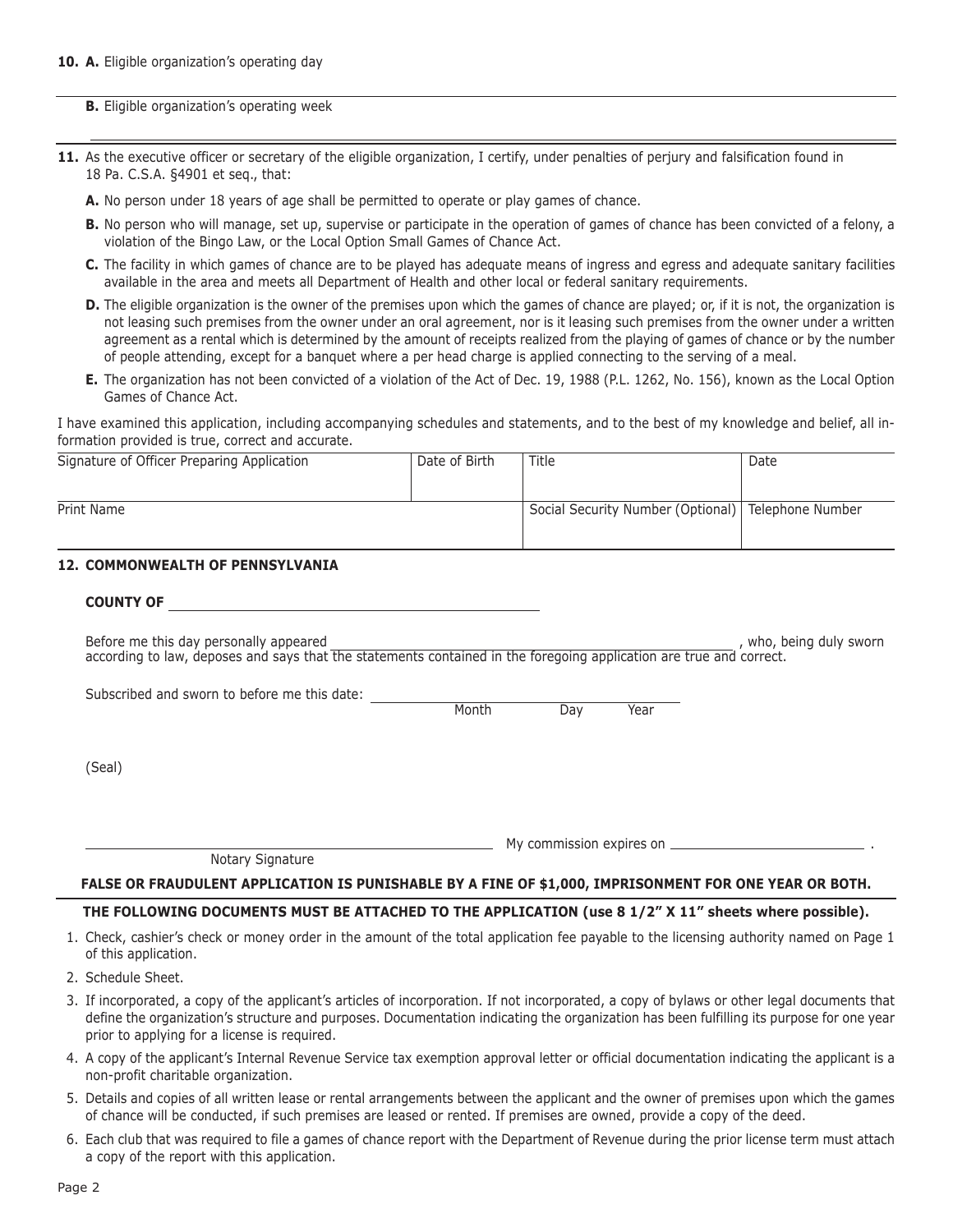

## **SCHEDULE SHEET FOR ELIGIBLE ORGANIZATION GAMES OF CHANCE LICENSING**

**Please Print or Type All Information.**

| <b>SCHEDULE A</b> - Check which type(s) of games of chance the organization will conduct:                                                                                                                                                                                                                                                                 |                                        |                          |                |                                   |  |
|-----------------------------------------------------------------------------------------------------------------------------------------------------------------------------------------------------------------------------------------------------------------------------------------------------------------------------------------------------------|----------------------------------------|--------------------------|----------------|-----------------------------------|--|
| Daily/Weekly Drawings                                                                                                                                                                                                                                                                                                                                     | Pull-tab games                         |                          | Punchboards    | Raffles                           |  |
| Race Night Games                                                                                                                                                                                                                                                                                                                                          | Pools                                  |                          | 50/50 Drawings |                                   |  |
| List the following data for all officers, directors, owners and partners. If incorporated, list all officers and shareholders<br><b>SCHEDULE B -</b><br>controlling 10 percent or more of outstanding stock. If organized as a partnership, list data for all partners. For all other<br>entities, list data of any other financially responsible person. |                                        |                          |                |                                   |  |
| Full Name                                                                                                                                                                                                                                                                                                                                                 | Date of Birth<br>Title or Relationship |                          |                | Social Security Number (Optional) |  |
| Email Address                                                                                                                                                                                                                                                                                                                                             |                                        |                          |                | Telephone Number                  |  |
| <b>Complete Mailing Address</b>                                                                                                                                                                                                                                                                                                                           |                                        |                          |                |                                   |  |
| Full Name                                                                                                                                                                                                                                                                                                                                                 | Date of Birth                          | Title or Relationship    |                | Social Security Number (Optional) |  |
| Email Address                                                                                                                                                                                                                                                                                                                                             |                                        | Telephone Number         |                |                                   |  |
| <b>Complete Mailing Address</b>                                                                                                                                                                                                                                                                                                                           |                                        |                          |                |                                   |  |
| <b>SCHEDULE C</b> - List all persons who will be responsible for operation of games of chance, including employees, bar personnel and<br>organizational members or auxiliary members who will obtain and coordinate use of games of chance.                                                                                                               |                                        |                          |                |                                   |  |
| Full Name                                                                                                                                                                                                                                                                                                                                                 | Date of Birth                          | Title or Relationship    |                | Social Security Number (Optional) |  |
| <b>Complete Mailing Address</b>                                                                                                                                                                                                                                                                                                                           |                                        |                          |                | Telephone Number                  |  |
| Full Name                                                                                                                                                                                                                                                                                                                                                 | Date of Birth                          | Title or Relationship    |                | Social Security Number (Optional) |  |
| <b>Complete Mailing Address</b>                                                                                                                                                                                                                                                                                                                           |                                        |                          |                | Telephone Number                  |  |
| Full Name                                                                                                                                                                                                                                                                                                                                                 | Date of Birth                          | Title or Relationship    |                | Social Security Number (Optional) |  |
| Complete Mailing Address                                                                                                                                                                                                                                                                                                                                  |                                        |                          |                | Telephone Number                  |  |
| <b>SCHEDULE D -</b> List distributors with which the organization anticipates doing business:                                                                                                                                                                                                                                                             |                                        |                          |                |                                   |  |
| Name of Distributor and Distributor License Number                                                                                                                                                                                                                                                                                                        |                                        | Complete Mailing Address |                | Telephone Number                  |  |
|                                                                                                                                                                                                                                                                                                                                                           |                                        |                          |                |                                   |  |
|                                                                                                                                                                                                                                                                                                                                                           |                                        |                          |                |                                   |  |
|                                                                                                                                                                                                                                                                                                                                                           |                                        |                          |                |                                   |  |
| <b>SCHEDULE E</b> - List all auxiliary groups of the applicant conducting games of chance under the applicant's license:                                                                                                                                                                                                                                  |                                        |                          |                |                                   |  |
| 1.<br><u> 1989 - Johann Stoff, deutscher Stoffen und der Stoffen und der Stoffen und der Stoffen und der Stoffen und der</u>                                                                                                                                                                                                                              |                                        |                          |                |                                   |  |
| 2.                                                                                                                                                                                                                                                                                                                                                        |                                        |                          |                |                                   |  |
| 3.                                                                                                                                                                                                                                                                                                                                                        |                                        |                          |                |                                   |  |
| 4.                                                                                                                                                                                                                                                                                                                                                        |                                        |                          |                |                                   |  |
| 5.                                                                                                                                                                                                                                                                                                                                                        |                                        |                          |                |                                   |  |